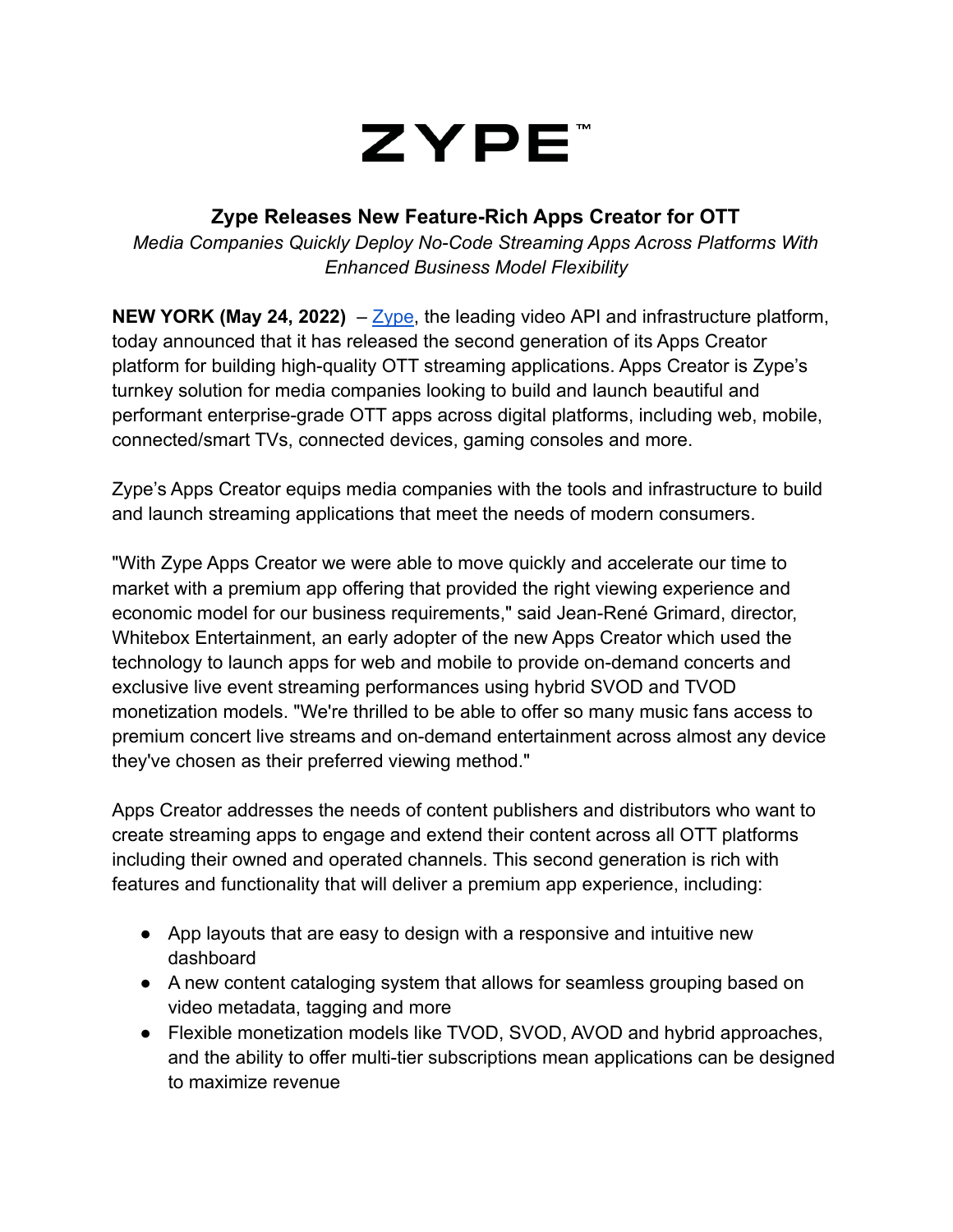- Multi-region configuration and multilingual support that allows apps to look, feel and behave differently in different regions to provide streamers with uniquely engaging experiences
- New sophisticated security and analytics features including Digital Rights Management capabilities and support for Google Analytics 4 ensure that content is protected and analyzed to safeguard ROI
- Third-party integrations with subscriber management and payment processing platforms like Cleeng and Stripe that can help reduce churn and provide a seamless transaction experience for users

Apps Creator's no-code app building platform allows users to focus on content creation and programming, making it easy to build beautiful apps without engineering expertise. Apps Creator productizes the app building process, easing the lift for in-house development teams who are able to rapidly replicate their designed applications across a variety of OTT platforms. Once an app design is configured in Apps Creator, adding additional platforms for distribution is a small incremental lift with just a few clicks, saving time for content managers while offering a single platform for governance.

Apps Creator's deep integration with Zype's Streaming Platform, including its CMS and CRM, mean that videos in the Zype library are easily synced in Apps Creator via an API integration, making it possible for customers to leverage a single-vendor solution for the management, distribution, and monetization of OTT video across TV and digital platforms. Users also have access to Zype's robust 1st party data and analytics platform which provides cross-device streaming analytics offering a holistic picture of streaming metrics to help owners create smarter content and distribution workflows.

Alternative app building solutions typically may require customers to perform coding or wait on lengthy custom development cycles and offer limited platform support. Apps Creator offers broad platform support and a wide range of Enterprise-grade features and integrations with no customization required. Using Zype Apps Creator, customers can be in-market in days, not months, and launch OTT apps at scale with no development needed, lowering operational costs. Zype's technical team can manage app publishing workflows, covering app store submissions and OS updates, which alleviates the many burdens of the publishing process on internal teams.

## **Upcoming Zype Event: "OTT360: Are Apps the Future of TV?" Webinar**

On Tuesday, May 24th at 1 PM ET, Zype is hosting the next installment in their OTT360 content series, a round-table discussion on the opportunity OTT applications provide content owners. Panelists will discuss the role of apps in OTT streaming, the unique app monetization and content strategies apps enable, and how content owners can